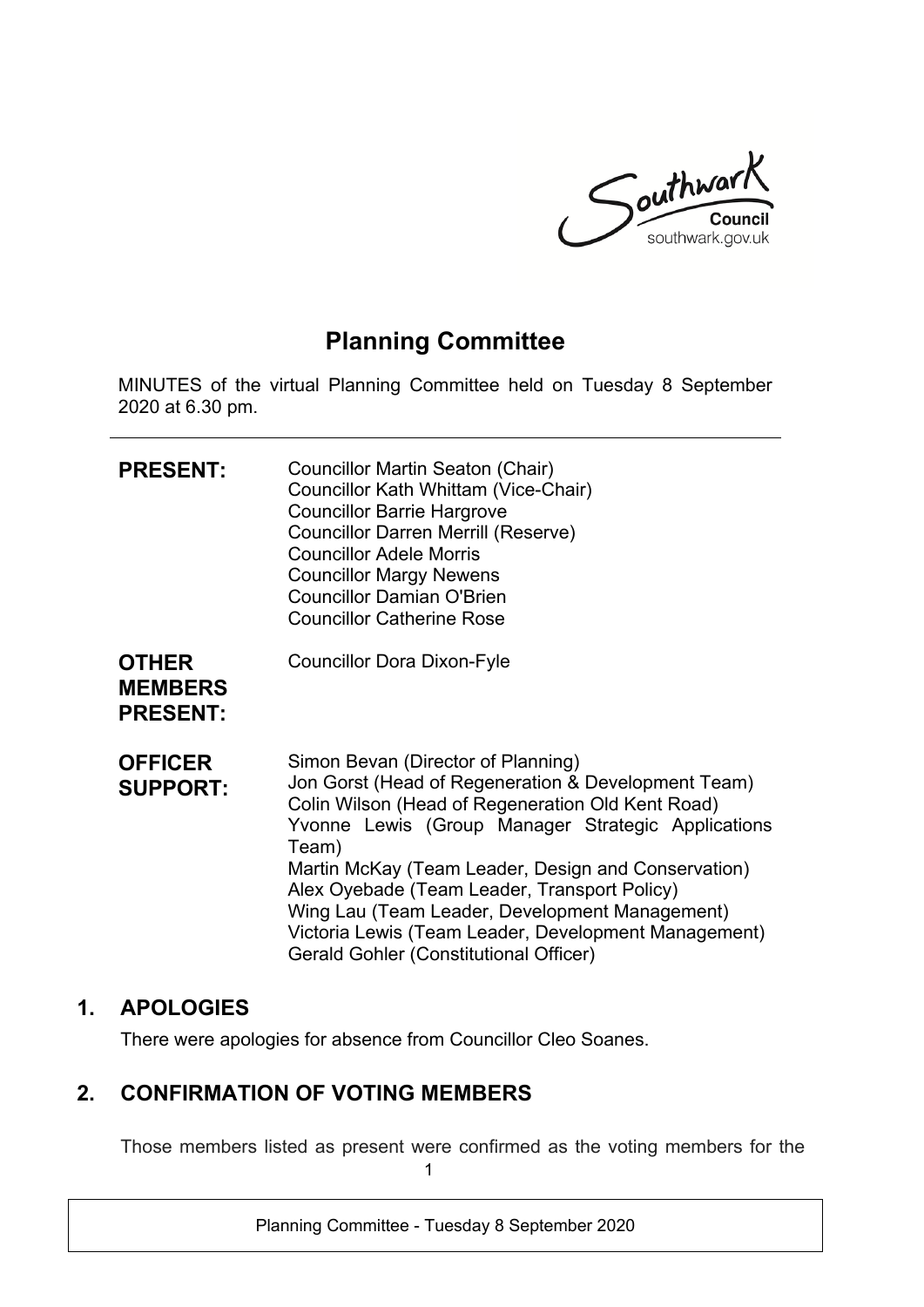meeting.

## **3. NOTIFICATION OF ANY ITEMS OF BUSINESS WHICH THE CHAIR DEEMS URGENT**

The chair gave notice of the following additional papers which were circulated before the meeting, as part of the supplemental agenda No.1:

- Addendum report relating to items 6.1 and 6.2
- Members pack relating to items 6.1 and 6.2.

### **4. DISCLOSURE OF INTERESTS AND DISPENSATIONS**

There were none.

### **5. MINUTES**

#### **RESOLVED:**

That the minutes of the meeting held on 29 June 2020 be approved as a correct record of the meeting and signed by the chair.

### **6. DEVELOPMENT MANAGEMENT**

#### **RESOLVED:**

- 1. That the determination of planning applications, or formal observations and comments, the instigation of enforcement action and the receipt of the reports included in the agenda be considered.
- 2. That the decisions made on the planning applications be subject to the conditions and/or made for the reasons set out in the reports unless otherwise stated.
- 3. That where reasons for decisions or conditions are not included or not as included in the reports relating to an individual item, they can be clearly specified.

### **6.1 VALMAR TRADING ESTATE, VALMAR ROAD, LONDON SE5 9NW**

**Planning application number: 19/AP/0864**

**PROPOSAL**

 $\mathfrak{D}$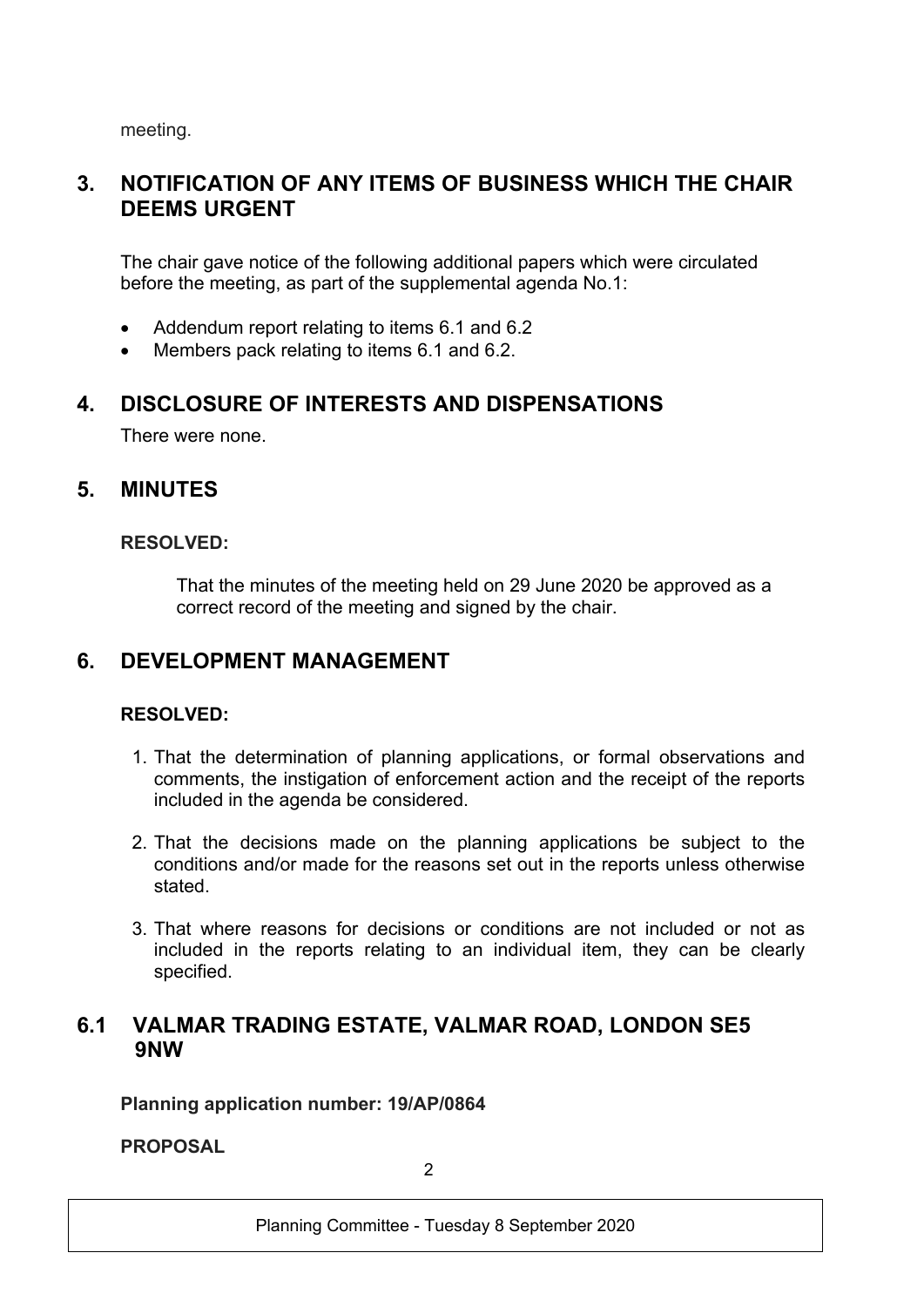*Redevelopment of the site to include the demolition of the existing buildings and construction of three buildings of: 7 storeys (plus single storey basement), 6 storeys and 4 storeys across the site providing employment space with ancillary screening room and gallery space (Use Class B1), 127 hotel rooms (Use Class C1), 43 residential units (Use Class C3) and a café (Class A3); together with associated landscaping works and provision of refuse storage, cycle parking, disabled car parking and amenity space.*

The committee heard the officers' introduction to the report and the addendum report. Members of the committee asked questions of the officer.

The objectors addressed the committee, and answered questions put by the committee.

The applicant's representatives addressed the committee.

At 7.34pm the meeting took a five-minute comfort break after which councillors asked questions of the applicant's representatives.

At 8.11pm the meeting was informed that Councillor Barrie Hargrove had just lost his Zoom connection, upon which the meeting was adjourned. The meeting restarted at 8.14pm when his connection had been restored.

A supporter who lived within 100 metres of the development site addressed the meeting

and responded to questions from councillors.

Councillor Dora Dixon-Fyle addressed the meeting in her capacity as a ward councillor, and answered questions put by the committee.

Members of the committee asked further questions of officers and discussed the application.

A motion to grant the application was moved, seconded put to the vote and declared carried.

#### **RESOLVED:**

- 1. That planning permission be granted, subject to:
	- The conditions set out in the report and addendum report
	- An amended condition 6 specifying that a 24-hour phone line to report issues be made available by the applicant during the construction phase
	- That the hotel management plan, secured through the s106 agreement, include the requirement for a 24-hour contact to report issues be made available once the building has been completed
	- the applicant entering into an appropriate legal agreement.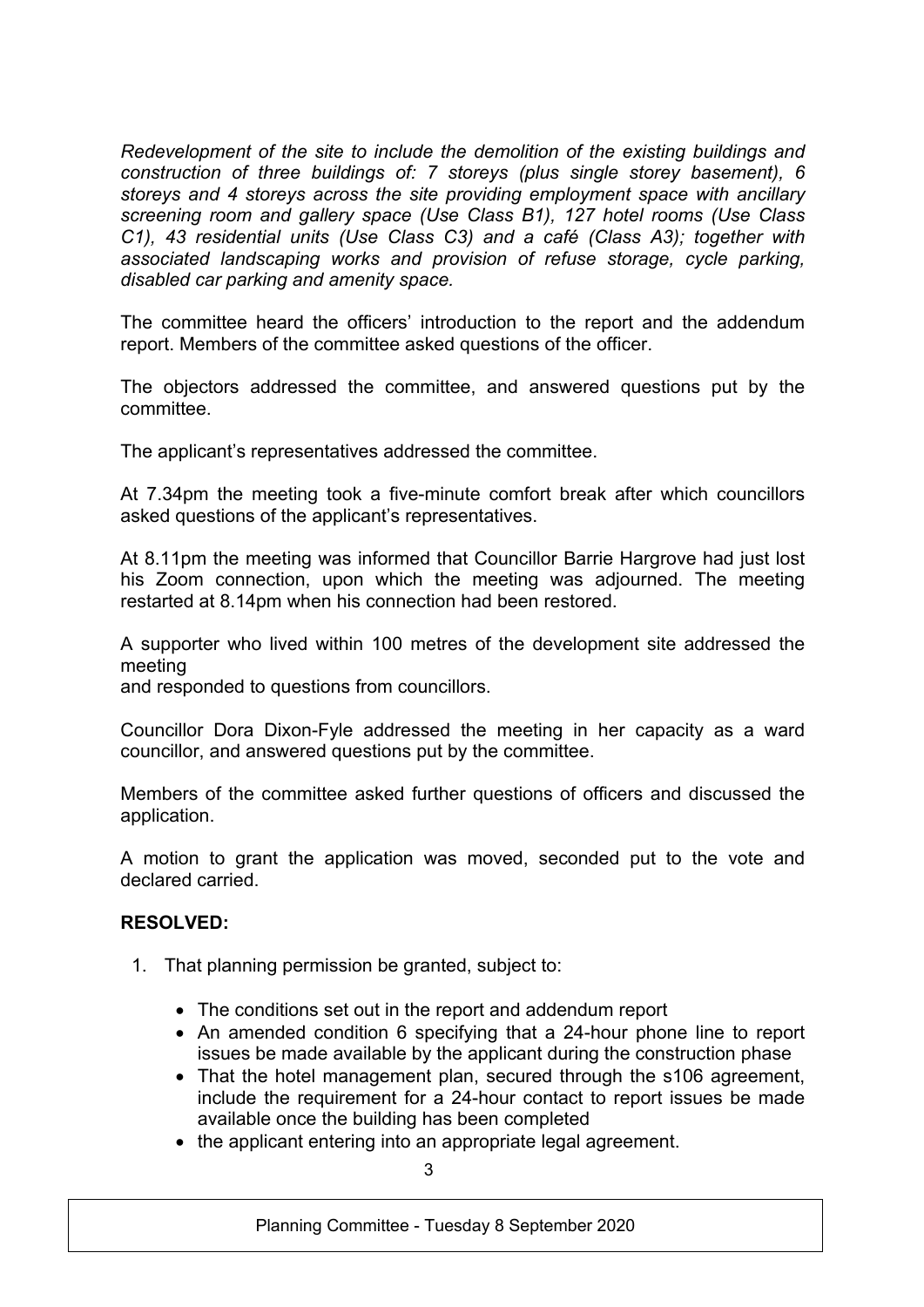2. In the event that the requirements of (1) are not met by 8 March 2021, that the director of planning be authorised to refuse planning permission, if appropriate, for the reason set out at paragraph 271 of the report.

Following this, the meeting took a comfort break from 8.38pm, reconvening at 8.49pm.

### **6.2 DAISY BUSINESS PARK, 19-35 SYLVAN GROVE, LONDON SE15 1PD**

#### **Planning application number: 19/AP/2307**

#### **PROPOSAL**

*Redevelopment to provide a mixed use development comprising up to 219 residential dwellings (Use Class C3) and up to 2,986sqm (GIA) commercial workspace (Use Class B1) within two buildings of 5 storeys and 32 storeys with associated car and cycle parking, landscaping, and public realm and highways improvements.*

The committee heard the officers' introduction to the report and the addendum report. The officer also drew members' attention to a letter received from the Southwark Law Centre which had been circulated and added to the planning portal.

Members of the committee asked questions of the officer.

An objector addressed the committee, and answered questions put by the committee.

The applicant and their representatives addressed the meeting, and responded to questions from members of the committee.

A motion to adjourn this item to a future meeting, in order to allow for further discussions between the applicant and the objectors, was moved, seconded put to the vote and declared carried.

#### **RESOLVED:**

That this application be adjourned to a future meeting, in order to allow for further discussions between the applicant and the objectors.